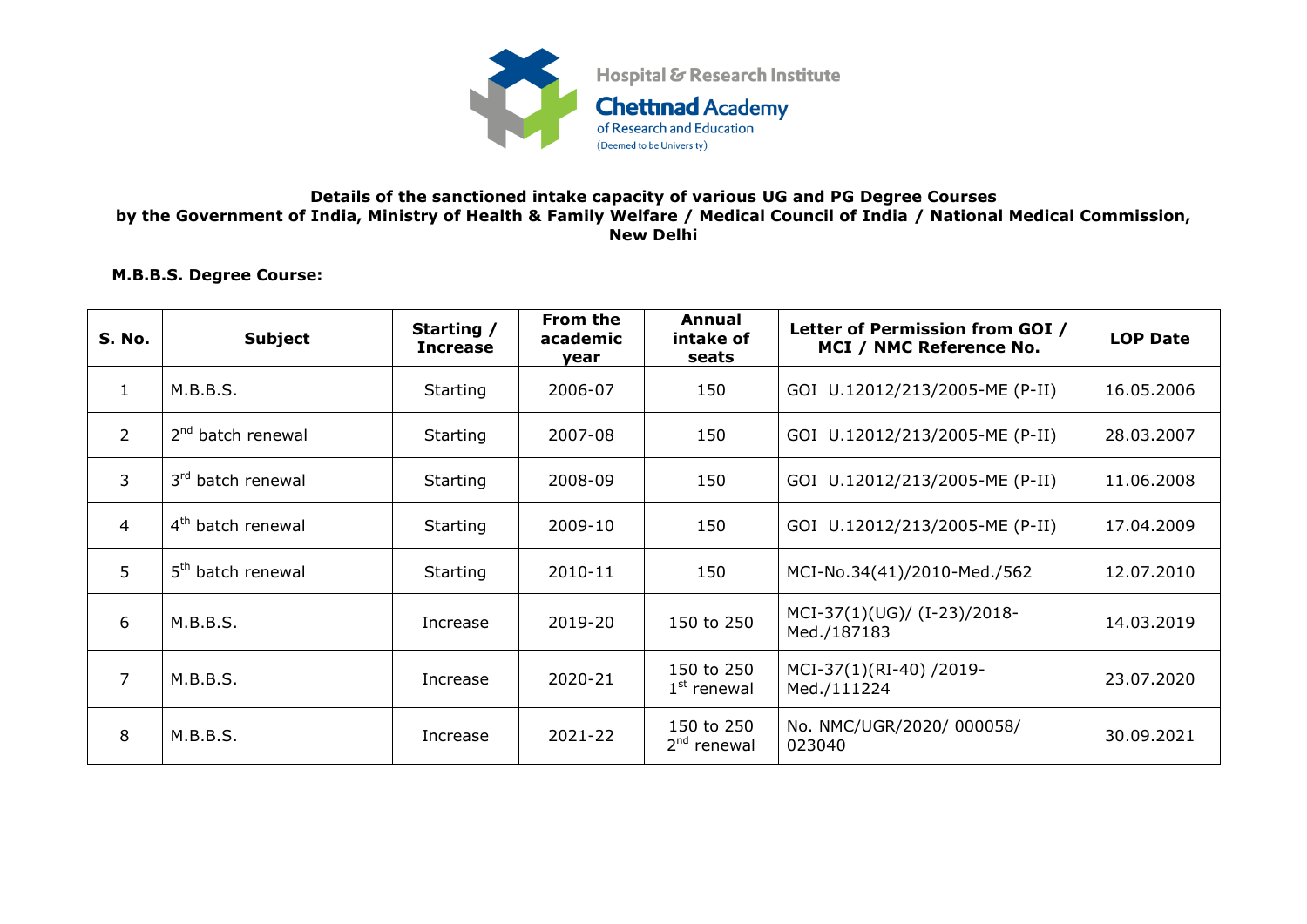

## **M.D. / M.S. Degree Course:**

| <b>S. No.</b>  | <b>Subject</b>                              | Starting /<br><b>Increase</b> | From the<br>academic<br>vear | Annual<br>intake of<br>seats | Letter of Permission from GOI /<br>MCI / NMC Reference No. | <b>LOP</b> dated |
|----------------|---------------------------------------------|-------------------------------|------------------------------|------------------------------|------------------------------------------------------------|------------------|
| $\mathbf{1}$   | M.D. Anatomy                                | Starting                      | 2011-12                      | 1 (one)                      | MCI-262(22)/2010-Med./75881                                | 15.03.2011       |
| $\overline{2}$ | M.D. Physiology                             | Starting                      | 2011-12                      | $2$ (two)                    | MCI-262(22)/2010-Med./67076                                | 16.02.2011       |
| 3              | M.D. Biochemistry                           | Starting                      | 2011-12                      | 1 (one)                      | MCI-262(22)/2010-Med./68681                                | 22.02.2011       |
| $\overline{4}$ | M.D. Microbiology                           | <b>Starting</b>               | 2011-12                      | $2$ (two)                    | MCI-262(22)/2010-Med./66254                                | 13.02.2011       |
| 5              | M.D. Pharmacology                           | <b>Starting</b>               | 2011-12                      | $2$ (two)                    | MCI-262(22)/2010-Med./70648                                | 26.02.2011       |
| 6              | M.D. Pathology                              | Starting                      | 2011-12                      | 1 (one)                      | MCI-050(22)/2010-Med./76351                                | 16.03.2011       |
| $\overline{7}$ | M.D. Community Medicine                     | Starting                      | 2011-12                      | $2$ (two)                    | MCI-262(22)/2010-Med./66266                                | 13.02.2011       |
| 8              | M.D. Anesthesiology                         | Starting                      | 2012-13                      | 4 (four)                     | MCI-262(22)/2011-Med./100438                               | 16.04.2012       |
| 9              | M.D. General Medicine                       | Starting                      | 2012-13                      | 4 (four)                     | MCI-262(22)/2011-Med./100450                               | 16.04.2012       |
| 10             | M.D. Dermatology,<br>Venerology and Leprosy | Starting                      | 2012-13                      | $2$ (two)                    | MCI-262(22)/2011-Med./100454                               | 16.04.2012       |
| 11             | M.S. Ophthalmology                          | Starting                      | 2012-13                      | 1 (one)                      | MCI-262(22)/2011-Med./100446                               | 16.04.2012       |
| 12             | M.S. Orthopedics                            | Starting                      | 2012-13                      | $2$ (two)                    | MCI-262(22)/2011-Med./100470                               | 16.04.2012       |
| 13             | M.D. Respiratory Medicine                   | Starting                      | 2012-13                      | $2$ (two)                    | MCI-262(22)/2011-Med./100705                               | 20.04.2012       |
| 14             | M.D. Anatomy                                | Increase                      | 2013-14                      | $1$ to $2$                   | MCI-262(22)/2012-Med./108511                               | 30.03.2013       |
| 15             | M.D. Physiology                             | Increase                      | 2013-14                      | $2$ to 4                     | MCI-262(22)/2012-Med./169615                               | 30.03.2013       |
| 16             | M.D. Biochemistry                           | Increase                      | 2013-14                      | $1$ to $2$                   | MCI-262(22)/2012-Med./108516                               | 30.03.2013       |
| 17             | M.D. Microbiology                           | Increase                      | 2013-14                      | $2$ to $3$                   | MCI-262(22)/2012-Med./106504                               | 28.06.2013       |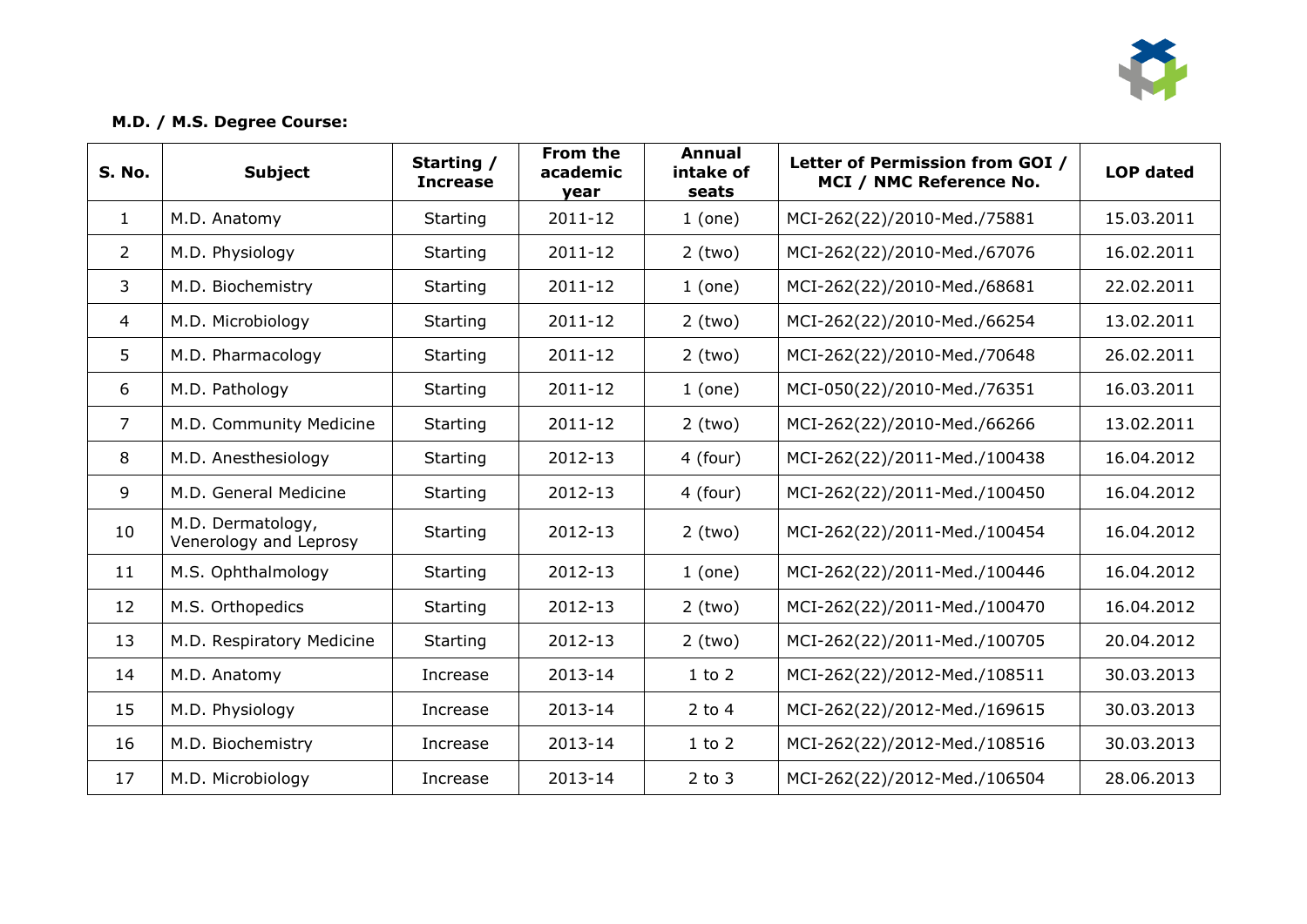

| <b>S. No.</b> | <b>Subject</b>                              | Starting /<br><b>Increase</b> | From the<br>academic<br>vear | <b>Annual</b><br>intake of<br>seats | Letter of Permission from GOI /<br>MCI / NMC Reference No. | <b>LOP dated</b> |
|---------------|---------------------------------------------|-------------------------------|------------------------------|-------------------------------------|------------------------------------------------------------|------------------|
| 18            | M.D. Pharmacology                           | Increase                      | 2013-14                      | $2$ to 4                            | MCI-262(22)/2012-Med./169800                               | 30.03.2013       |
| 19            | M.D. Paediatrics                            | Starting                      | 2013-14                      | $2$ (two)                           | MCI-262(22)/2012-Med./169515                               | 30.03.2013       |
| 20            | M.D. Psychiatry                             | Starting                      | 2013-14                      | $1$ (one)                           | MCI-262(22)/2012-Med./108541                               | 30.03.2013       |
| 21            | M.D. Radio-diagnosis                        | Starting                      | 2013-14                      | $2$ (two)                           | MCI-262(22)/2012-Med./27061                                | 10.08.2013       |
| 22            | M.S. Otorhinolaryngology                    | Starting                      | 2013-14                      | 1 (one)                             | MCI-262(22)/2012-Med./101241                               | 29.07.2013       |
| 23            | M.S. General Surgery                        | Starting                      | 2014-15                      | $2$ (two)                           | GOI U.12012/35/2014-ME (P-II)                              | 19.06.2014       |
| 24            | M.S. Obstetrics &<br>Gynecology             | Starting                      | 2014-15                      | 1 (one)                             | GOI U.12012/35/2014-ME (P-II)                              | 19.06.2014       |
| 25            | M.S. Orthopedics                            | Increase                      | 2014-15                      | $2$ to $3$                          | GOI U.12012/35/2014-ME (P-II)                              | 19.06.2014       |
| 26            | M.D. Community Medicine                     | Increase                      | 2014-15                      | $2$ to 6                            | GOI U.12012/35/2014-ME (P-II)                              | 19.06.2014       |
| 27            | M.D. Psychiatry                             | Increase                      | 2014-15                      | $1$ to $2$                          | GOI U.12012/35/2014-ME (P-II)                              | 19.06.2014       |
| 28            | M.D. Radio-diagnosis                        | Increase                      | 2014-15                      | $2$ to 4                            | GOI U.12012/35/2014-ME (P-II)                              | 19.06.2014       |
| 29            | M.D. General Medicine                       | Increase                      | 2016-17                      | 4 to 5                              | GOI U.12012/346/2015-ME-I                                  | 24.02.2016       |
| 30            | M.D. Pathology                              | Increase                      | 2017-18                      | $1$ to $3$                          | GOI U.12012/118/2016-ME-I                                  | 07.02.2017       |
| 31            | M.D. Respiratory Medicine                   | Increase                      | 2017-18                      | $2$ to $3$                          | GOI U.12012/118/2016-ME-I                                  | 07.02.2017       |
| 32            | M.D. Dermatology,<br>Venerology and Leprosy | Increase                      | 2019-20                      | $2$ to 5                            | MCI-262(22)/ 10(A)/2018-<br>Med./168315                    | 31.01.2019       |
| 33            | M.D. Psychiatry                             | Increase                      | 2019-20                      | $2$ to $3$                          | MCI-262(22)/ 10(A)/2018-<br>Med./168323                    | 31.01.2019       |
| 34            | M.D. Respiratory Medicine                   | Increase                      | 2019-20                      | $3$ to $4$                          | MCI-262(22)/ 10(A)/2018-<br>Med./168331                    | 31.01.2019       |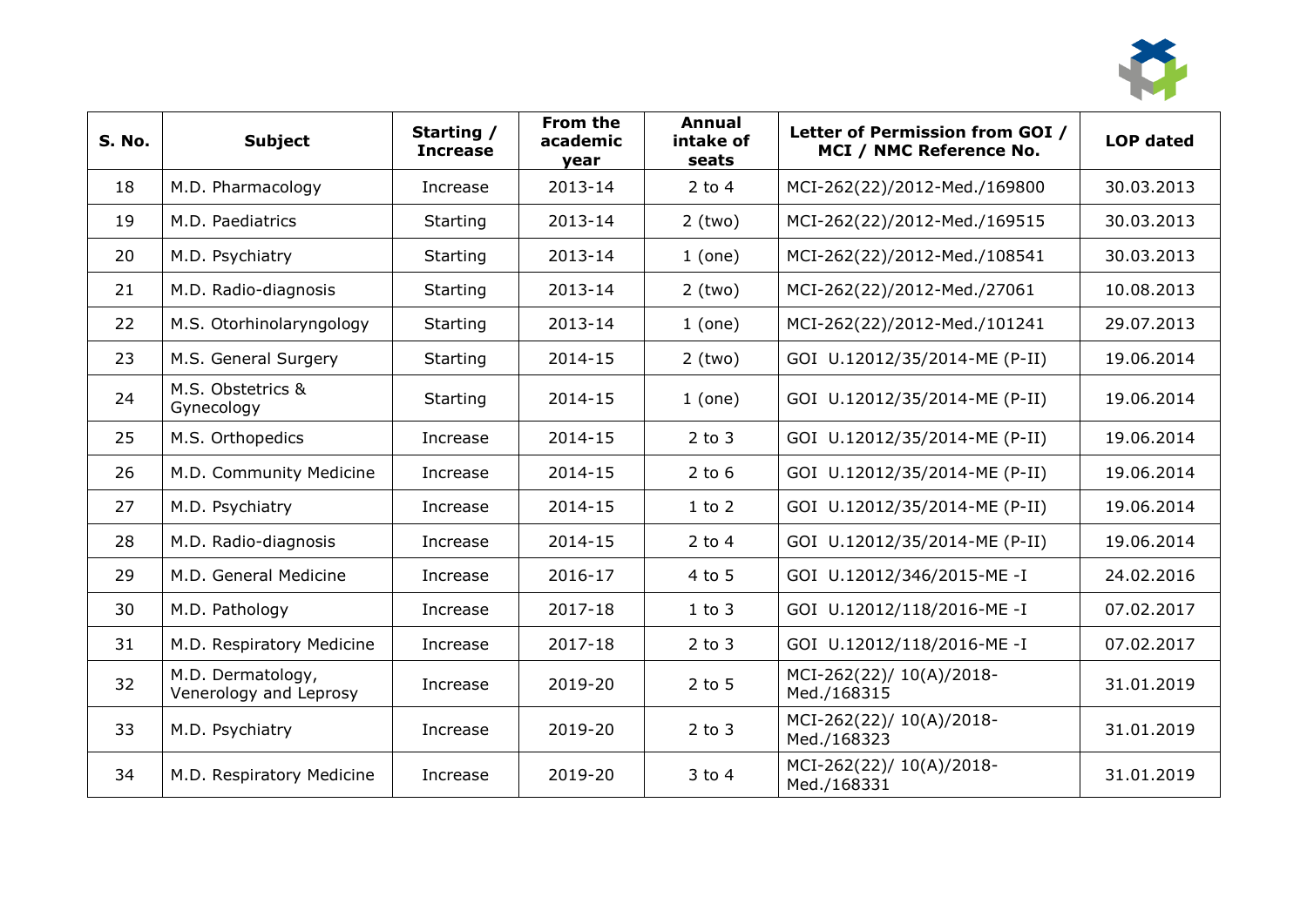

| S. No. | <b>Subject</b>                  | Starting /<br><b>Increase</b> | From the<br>academic<br>vear | Annual<br>intake of<br>seats | Letter of Permission from GOI /<br>MCI / NMC Reference No. | <b>LOP</b> dated |
|--------|---------------------------------|-------------------------------|------------------------------|------------------------------|------------------------------------------------------------|------------------|
| 35     | M.S. Orthopedics                | Increase                      | 2019-20                      | 3 to 10                      | MCI-262(22)/ 10(A)/2018-<br>Med./168339                    | 31.01.2019       |
| 36     | M.S. Otorhinolaryngology        | Increase                      | 2019-20                      | $1$ to $4$                   | MCI-262(22)/ 10(A)/2018-<br>Med./168347                    | 31.01.2019       |
| 37     | M.D. Radio-diagnosis            | Increase                      | 2019-20                      | $4$ to $6$                   | MCI-262(22)/ 10(A)/2018-<br>Med./168355                    | 31.01.2019       |
| 38     | M.S. Ophthalmology              | Increase                      | 2019-20                      | $1$ to $5$                   | MCI-262(22)/ 10(A)/2018-<br>Med./168363                    | 31.01.2019       |
| 39     | M.D. Paediatrics                | Increase                      | 2019-20                      | $2$ to 9                     | MCI-262(22)/ 10(A)/2018-<br>Med./168371                    | 31.01.2019       |
| 40     | M.D. Anesthesiology             | Increase                      | 2019-20                      | 4 to 13                      | MCI-262(22)/ 10(A)/2018-<br>Med./168379                    | 31.01.2019       |
| 41     | M.S. Obstetrics &<br>Gynecology | Increase                      | 2019-20                      | $1$ to $9$                   | MCI-262(22)/ 10(A)/2018-<br>Med./168387                    | 31.01.2019       |
| 42     | M.D. General Medicine           | Increase                      | 2019-20                      | 5 to 14                      | MCI-262(22)/10(A)/2018-<br>Med/182842                      | 27.02.2019       |
| 43     | M.S. General Surgery            | Increase                      | 2019-20                      | 2 to 16                      | MCI-262(22)/10(A)/2018-<br>Med/182834                      | 27.02.2019       |
| 44     | M.D. Community Medicine         | Increase                      | 2020-21                      | $6$ to $8$                   | No. MCI-262(22)/10(A) /2019-<br>Med./193803                | 24.02.2020       |
| 45     | M.D. Sports Medicine            | Starting                      | 2020-21                      | $2$ (two)                    | No. MCI-262(22)/10(A) /2019-<br>Med./193811                | 24.02.2020       |